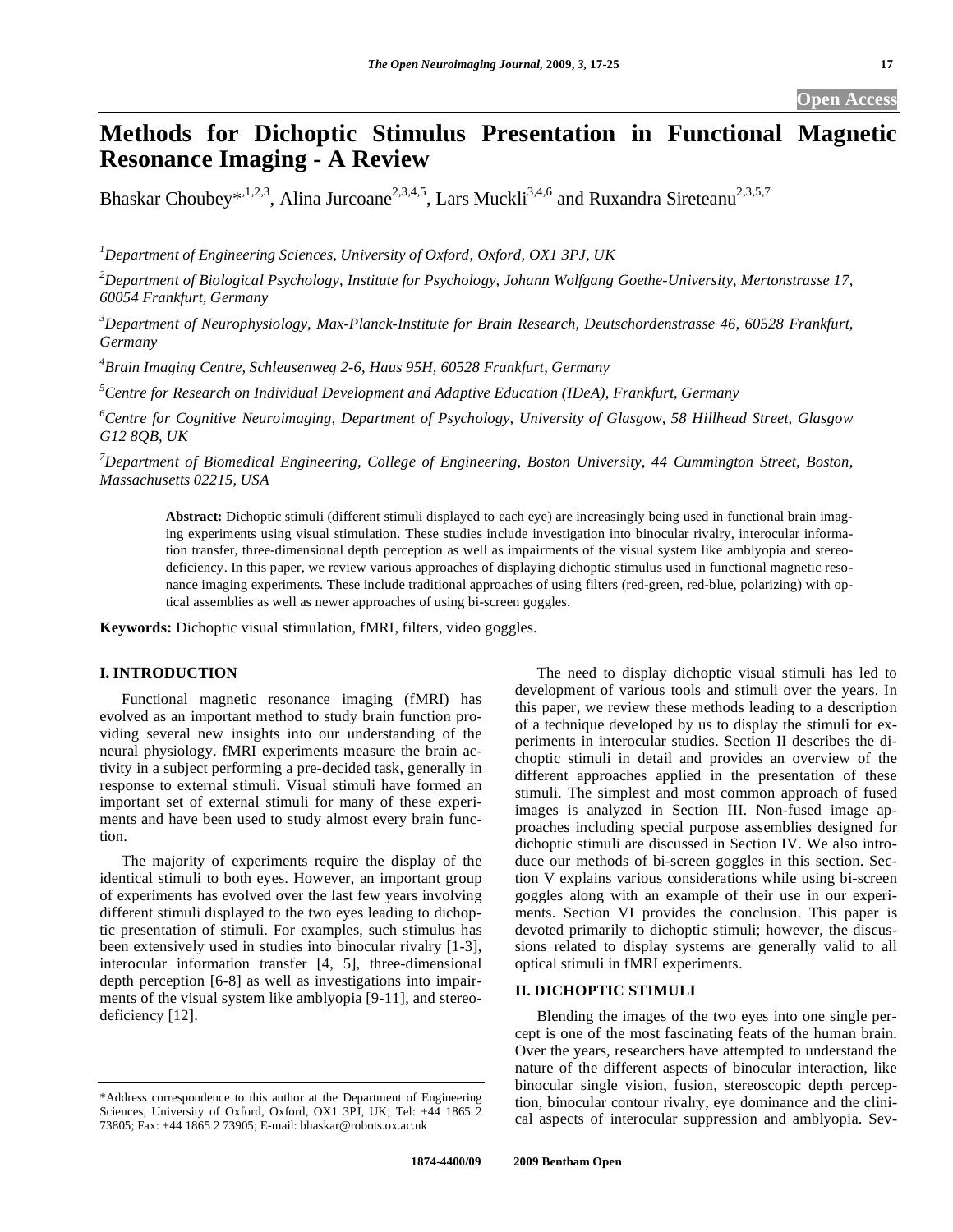eral devices were developed in past centuries, culminating with Wheatstone's mirror-based stereoscope (for a comprehensive historical overview, see Wade [13]). The interest persists to the present day, and is manifest in different approaches to investigate the brain mechanisms underlying the combination of the information coming from the two eyes. These studies range from investigations on the mechanisms of stereoscopic vision [14, 15] through the investigation on the cortical site of binocular rivalry suppression, which serves as a model for (un)conscious perception [2, 16, 17] to the mechanisms leading to the progressive elimination of one eye from conscious perception in anisometropic [18] and strabismic amblyopia [11]. The prerequisites for approaching these questions are a flawless isolation of the two monocular pathways, paired with a smooth transition between the two monocular percepts.

 With the advent of functional neuro-imaging, new vistas were opened in our approaches to understanding the visual system. However, display mechanism in these experiments is severely limited on account of supine position of the subject, limited volume around the head in the imaging tube as well as restrictions on MRI compatible instrumentation on account of the high magnetic field. This demanded modifications of the traditional techniques or development of new techniques for dichoptic display in these experiments. A lack of standardisation in experiments protocols, however, has led to several techniques and instrumentation thereof.

 Nevertheless, it is possible to broadly classify these techniques in two groups based on the display instrument. These are projector-mirror-based and goggle-based. In the more popular, external projector technique, the images are projected onto a passive screen placed near the end of the subject bed in the MRI machine [2, 11, 19, 20]. The images are stored in a computer and displayed onto a screen inside the imaging room by the projector. The computer and the projector are placed in a room outside the imaging room. This ensures that the computer and the projector do not have to be MRI compatible, thereby reducing cost. The most popular display in this technique is one placed at the end of the subject bed forming a back-projection system. The subject is able to view the stimulus on the screen using an assembly of mirrors placed in his/her head coil [20]. In a slightly modified technique, a computer display covered by a Faraday cage may be placed at the end of the subject bed and the subject may again view the stimuli using the mirror assembly [4, 21]. It is, however, possible to avoid the mirror using a fiberscope [22].

 In the second group of techniques, the display device is placed next to the subject's eye below the headcoil. This display device generally takes the form of bi-screen goggles [23-25]. Dichoptic stimuli can be presented to the subject using either of these methods.

 Yet another way to classify the display the dichoptic stimulus could be based on the nature of image being projected or displayed. In one category, the two stimuli are fused to form one image presented to the subject. The subject differentiates between the two using spectral or polarization filters. In the second approach, the two images are presented independently to the subject without fusing. Two different optical paths are ensured to remove optical crosstalk between the stimuli. In the next few sections, examples of both of these techniques will be presented and analyzed to identify the optimum approach to dichoptic stimuli.

# **III. FUSED IMAGE APPROACHES**

 In the simplest form of stimulation, only one eye needs to be stimulated during one run of the experiment. In these experiments, one performs the whole experiment by patching one of the eyes and a repeat experiment by patching the other eye [26]. Another approach is to use differently coloured stimuli for each eye [10, 11], while the subject wears coloured glasses of different spectral pass-bands for each eye. Thus, the subject is capable of viewing images of any one colour only. The images are still projected through the external projector onto the screen. However, a set of colour filters is also placed in front of the projector's lens as shown in Fig. (**1C**). The monochrome image produced by the projectorfilter assembly has the spectral components of only those colours which are passed through the filter in front of the projector. This ensures that images corresponding to only one colour are displayed on the screen and hence only one eye of the subject is stimulated at any time. For binocular stimulation, the spectral filter in front of the projector is replaced by a neutral density filter.

 The aforementioned approaches are simple and cheap to implement; however, they fail to produce true dichoptic stimulation as only one of the eyes is stimulated at any instance. One way to produce a pseudo-dichoptic stimulus



**Fig. (1).** Coloured filters are the most frequently used method for dichoptic visual stimulation. During the experiment, the subject views the stimuli through a pair of coloured red-green goggles (**A**). The light reaches the viewing screen either through a coloured filter standing in front of the projector (**B** and **C**) or red/green stimuli are directly projected onto the screen (**D**) (Method first described by Sireteanu and co-workers (1998) [9]. Photographs made by Natalie Tonhausen).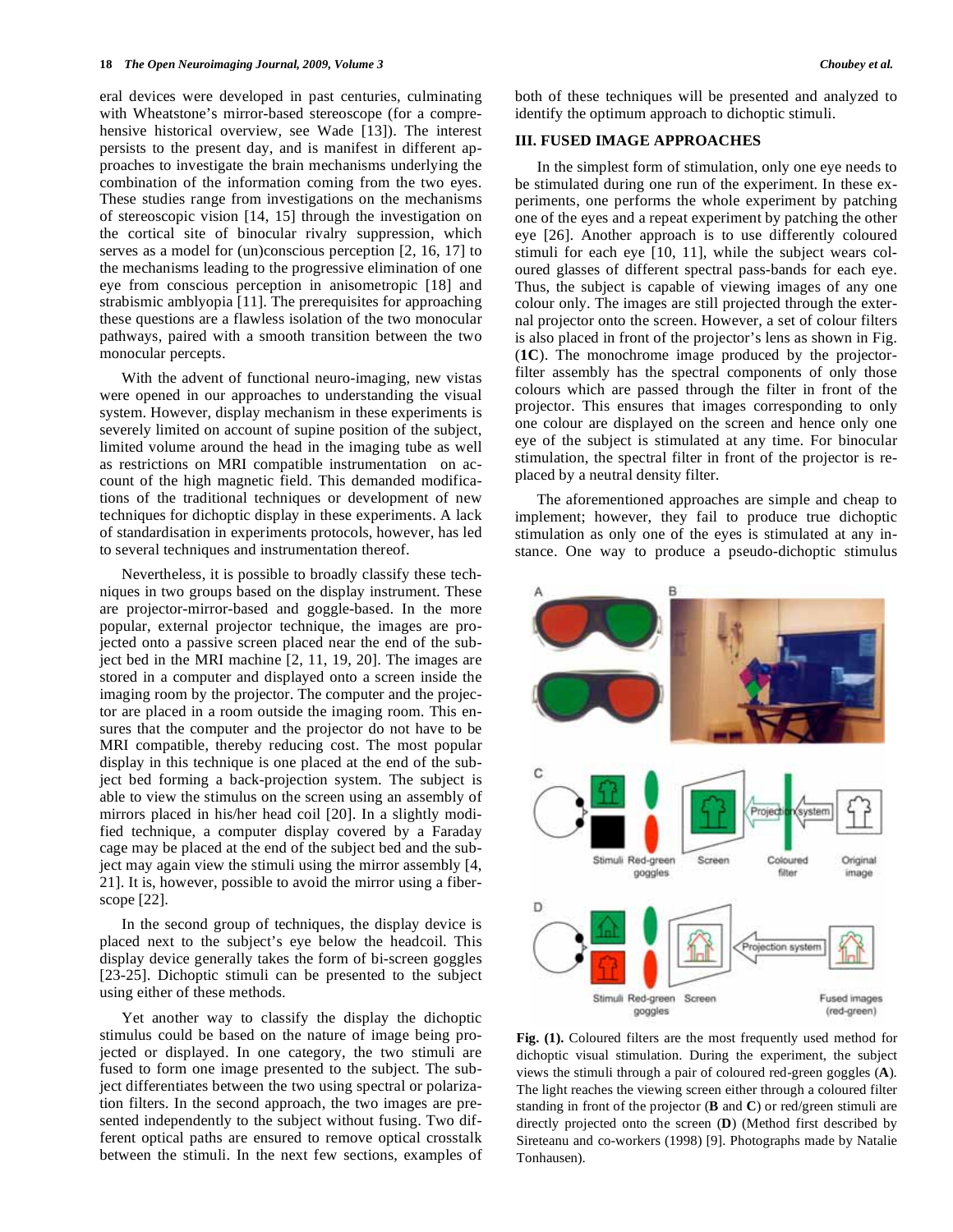could be to rotate the colour filter in front of the projector at a high speed. However, this would require a fast mechanical system and hence is not the preferred choice for these stimuli. Researchers have hence utilized the technique of image fusion to remove the filter assembly in the projection path. In this technique, the two stimuli are generated with different filterable properties, either in spectral or in polarization domain. These are then fused to form a single image.

 The stimulus flow diagram of Fig. (**1D**) shows one such setup using stimuli of red and green colours. In this setup, the fused single image is displayed on the screen inside the scanner room using the external projector. The subject wears filters of the appropriate kind over his eyes to differentiate these images. Monocular or binocular stimulation may be achieved by simply manipulating the colours presented on the screen. Image fusion techniques have been used extensively in classical psychophysical experiments and are hence properly characterized. This also means that several psychophysical experiments could be converted into neuroimaging experiments with considerable ease. The comparison between the two also becomes a straightforward process. These advantages have hence, led to rapid and extensive use of these techniques by the imaging community.

### **A. Coloured Filters**

 Among the spectral separation techniques, red-green filters (Fig. **1**) have been the filters of choice [1, 9, 11, 27-29]. Nevertheless, red-blue filters have also been used by some researchers [30-33]. These filters have found use in studies involving the whole spectrum of dichoptic stimulus including study of binocular rivalry, depth perception, invisible stimulus perception and studies of amblyopia.

 Lumer and co-workers have used a red-coloured drifting grating shown to one eye and a green-coloured face shown to the other eye to study perceptual rivalry [1]. Several other groups have investigated binocular rivalry with the help of these red-green filters at different levels on the visual processing pathway. For example, Tong and co-workers have used this techniques to study human extrastriate cortex [2] as well as in the cortical representation of the blind spot [34], Lee and co-workers in V1 [35], Wunderlich and co-workers in LGN [29]. Similarly, amygdala's response to different facial expressions under binocular suppression has been studied using superimposed images of red and green faces and houses by Williams and co-workers [20]. Moutoussis and co-workers have used red-green houses and faces to study the role of invisible stimuli in cortical activation [36]. They have also used drifting random dot patterns for studying binocular rivalry in motion perception [16]. The role of visual phantoms using binocular rivalry has also been studied using red-green stimuli by Meng and co-workers [37].

 Yet another use of red-green has been to investigate visual disparity by Tsao and co-workers [14] while red-green stereo images have been used to study shape selective visual processing by Gilaie-Dotan and co-workers [19]. Stereoscopic depth perception in visual cortex has been investigated by Brouwer and co-workers using slanted wire-frame drawings and stereo-photographs of natural scenes, objects, and faces using red-green filters [27].

 Investigations into impairments of the visual system, including amblyopia, have also been conducted using redgreen filters. Sireteanu and co-workers have used red-green stimuli to study the primary visual cortex in amblyopic subjects [9, 11] while Liu and co-workers have investigated eye dominance in the visual cortex and LGN activation in patients with amblyopia [10, 18].

 Amongst the users of red-blue filters, Haynes and coworkers investigated the binocular rivalry in LGN [17]. They have also attempted to predict the stream of consciousness in human visual cortex using red-blue horizontal and vertical grating stimuli [32]. Negawa and co-workers have used coloured random-dot stereograms with red-blue filters to study the role of M-pathway and area 44 and 45 for stereoscopic perception [30]. Pasley and co-workers have utilized redblue videos of moving houses to study the discrimination of unperceived objects during binocular rivalry [31]. In yet another experiment, Naganume and co-workers have used red-blue images to present binocular disparity cues to the brain to investigate processing of geometrical shapes [33].

# **B. Polarized Filters**

 Another approach to separate fused images has been to use different polarisation in individual images rather than colour [4, 38-40]. For example, Rutschmann and co-workers have used a mirror-prism assembly along with an LCD projector and polarizing filters to generate virtual depth planes [39, 40]. They claimed that their particular setup ensured no crosstalk between stimuli for the left and right eye. These stimuli were used to investigate the dorsal visual pathway in motion processing and its role in motion processing. In another experiment, Büchert and co-workers have used the same assembly and dichoptic checkerboard stimuli to further explore binocular interactions [4, 41]. Another related study, although not an fMRI study, is that by Gulyas and Roland, who have used polaroid spectacles in a functional PET study of visual cortex' ability to discriminate the binocular disparity [38]. Another use of polarised filters has been by Taira and co-workers who have used a 21-in display with a liquid crystal polarized filter [42]. This display was placed in front of the subject at eye level. To display the stimuli, they switched the filter at double frame frequency, at 120 Hz. The filter was switched with each frame of the display so as to display 60 frames/s of stimulus to each eye. The subjects wore polarized glasses to view these stimuli stereoscopically.

# **C. Discussion**

 Use of fused images, despite being a simple and timeproven technique, is prone to errors and limitations. A sever limitation arises when the pixels from the two independent stimuli fall on exactly the same position on the screen, as observed by Moutoussis and co-workers. The solution as proposed by them is to makes these pixels yellow in order to be visible to both eyes [16, 36].

 The principal demerit of the spectrally separated images, however, lies in the monochrome nature of the final stimulus. This severely limits the range of visual experiments. Polarized filters do not suffer from this limitation. However, they are prone to at least two other inconveniences. First, their function as neutral density filters attenuates the light signal leading to low illuminations in the imaging room, which is otherwise fairly dark and hence compounds the problem. Secondly, their effect of dichoptically separating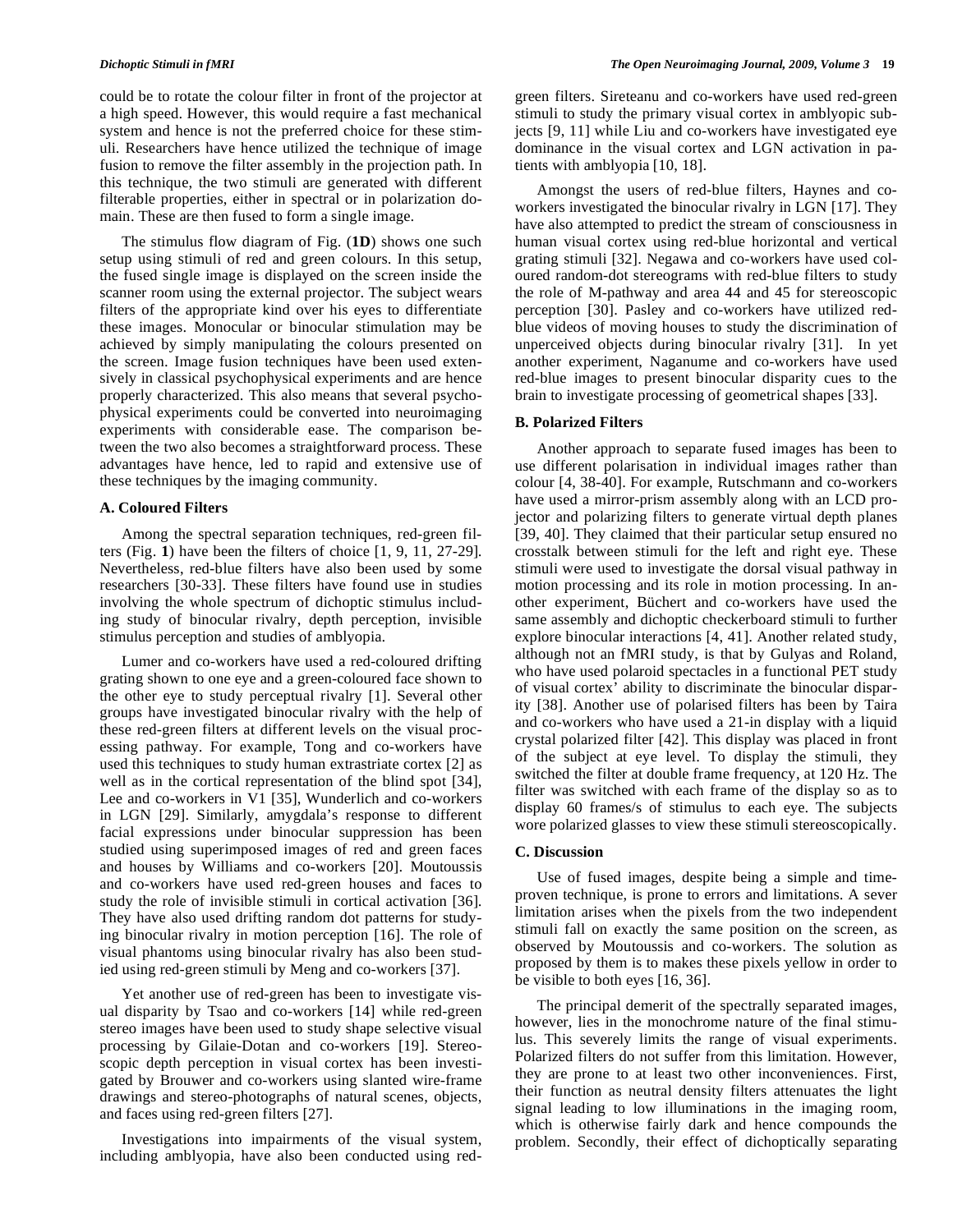two images is highly dependent on the angulation of the head of the subject (implicitly the angulations of the headmounted polarized goggles). Even small head movements may cause large cross-talk between the stimuli (Fig. **2**).



**Fig. (2).** Simplified sketch of one possible experimental setup involving polarized goggles and filter. During the experiment, the subject wears a pair of polarizing goggles while the light coming from the projector is polarized through a filter. If the two polarizing devices (filter and goggles) polarize light in orthogonal planes, no light reaches the eye (i.e. right eye). This does not happen if the planes are parallel (i.e. left eye) and all light reaching the goggles passes through. For intermediate angles between the polarizing planes, various amounts of light reach the eye (not shown).

 An additional problem with filter-based binocular stimuli is that that one has to repeat the experiments with the position of the filters reversed so as to remove the filter induced effects, if any. For example, with red-green colour filters, one has to perform one set of experiments with a red filter on the left eye and a green one on the right eye. Another set of experiments has to be performed with red filter on right eye and green on left eye. There are three possible ways to perform the repeat experiment with reversed position. In the first, both sets of experiments may be performed with the same subject during the same scan. This would severely limit the length of the experiment owing to the limited time a subject can be placed inside a scanner. To counter this, one may use two different scanning sessions for the same subject. A third strategy applied is to use a large number of subjects with half of them wearing the red filter on the left eye and other half wearing the red filter on the right eye. All these techniques, however, increase the experiment time.

 Despite these limitations, imaging researchers have successfully adapted the traditional psychophysical techniques to fMRI environments, using projectors and mirror assemblies. However, these adaptations come at a cost of involved complexities. The optical setting of prism and mirrors is not always flawless. Any optical misalignment leads to indeterminable errors in the brain activation. These methods are also very laborious and require a great deal of experimental preparation, making them rather inconvenient for routine scanning.

 Even more concerning is the use of projectors. The LCD technique used in most projectors is prone to several drawbacks affecting the dichoptic stimulus. The first of these are the drastic variations in luminance and contrast characteristics across the screen as well as across the grey levels [43, 44]. These non-uniformities lead to errors in brain activation as reported by Strasburger and co-workers [45, 46]. They observed lateralized activation in the primary visual cortex when stimulating with Gabor patches on a standard LCD

setup. On further investigation, these were found to be caused by non-uniformity of the stimulus being presented. They have also shown that errors are further exaggerated due to non-uniform and non-linear gamma function of the screen. This leads to bright parts of the image being overproportionally brighter and the dark parts not dark enough. Strasburger and co-workers have suggested luminance homogenization as well as position dependent gamma correction to correct for the artefacts introduced by these defects. However, these steps are time consuming, with the reported correction time being 6 hours.

 Yet another drawback of these systems has been identified by Wiens and co-workers [47, 48]. They show that LCD/TFT shows poor characteristics when displaying the stimulus at brief durations and hence form a poor source in visual masking experiments. One of the earliest works in the field of stimulus display, by Cornelissen and co-workers has noted few other drawbacks while using projectors. These include a restricted field of view (due to the long aspect ratio of the bore), difficulty in characterizing the image quality (which is highly dependent on viewing angle) and susceptibility to loss of contrast due to stray light reaching the projection screen [22].

# **IV. NON-FUSED IMAGE APPROACHES**

 These limitations have led to development of approaches without the need of fusing the two images in dichoptic stimuli. Two different routes have been attempted. In the first, attempts have been made to project two different images and hence remove the need of fused images. However, a projector-based assembly is still used. In the second approach, the projectors have been replaced completely by other display devices.

### **A. Projector-Based**

 In order to avoid the use of fused images in projector assemblies, some researchers have developed special purpose instrumentation for dichoptic presentation of stimuli. One such setup includes custom stereoscopes made of various mirror/prisms used by Büchert and co-workers to study the binocular interaction [4].



**Fig. (3).** Schematic drawing of a projector based custom stereoscope.

 In these stereoscopes, two images are projected using an assembly of mirrors inside the scanner to differentiate the images (see Fig. **3**). The stimulus is still presented to the subject through back-projection with an LCD projector; however, the screen is divided into two half screens. An assembly of prisms and polarized filters is used to provide two different images on these two half-screens thereby ensuring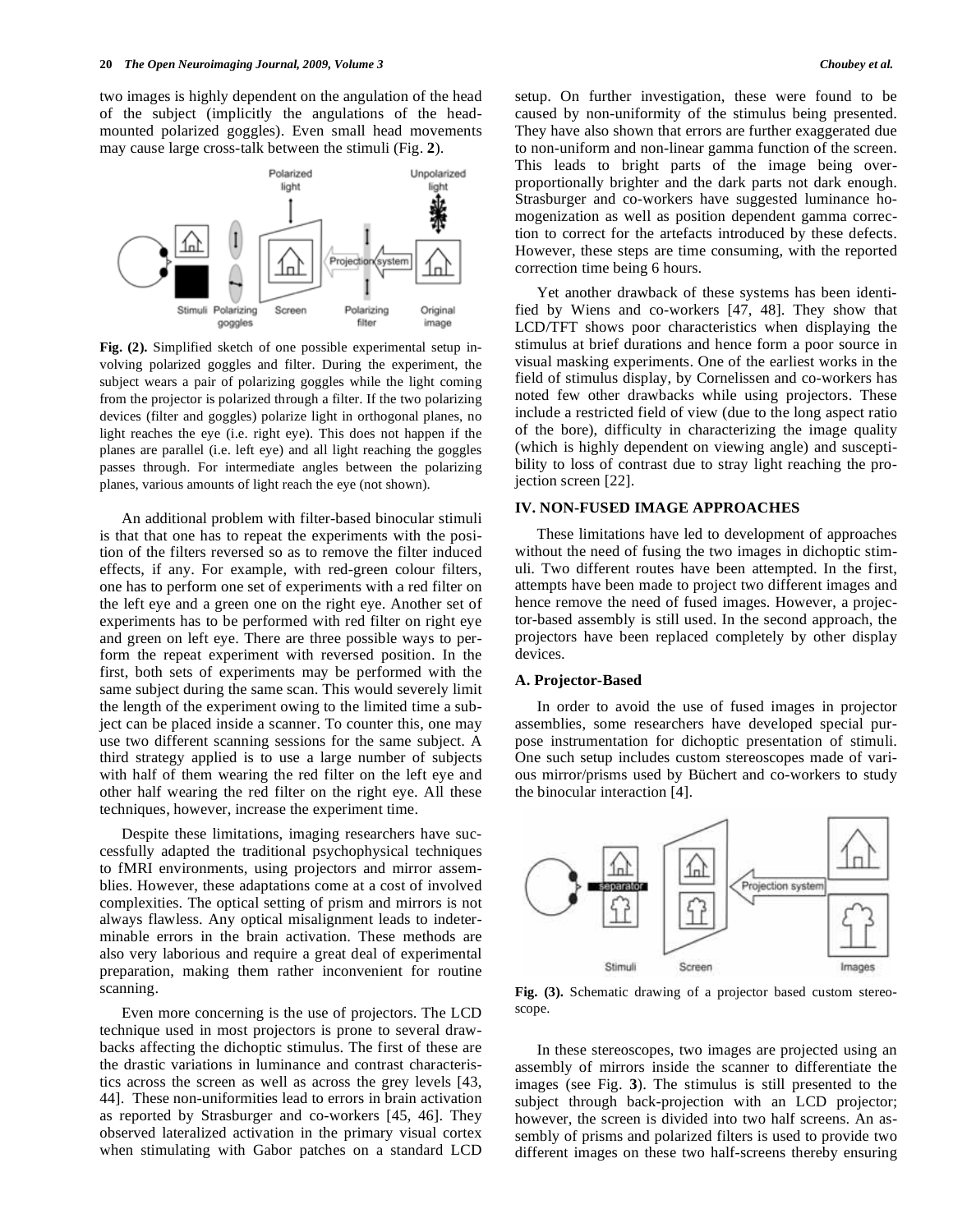dichoptic stimulation. A similar approach has also been used by Merboldt and co-workers, while investigating stereoscopic depth perception [8]. They use a modified projection assembly by placing a semi-transparent screen fixed directly atop the headcoil of the MRI system. The projector placed outside the room is used to project onto this display using a lens placed at the end of the patient table. Mirrors and oculars were used for each eye to differentiate the images.

 Another example of a purpose-built system is that of Nishida and co-workers [7, 49, 50]. Their assembly uses two sets of projection and display equipment including image guides, LCD projectors, C-mounted objective lenses and eyepieces. The image signals are generated by two personal computers and projected by the respective LCD projectors. These signals are then sent to the eye-piece through the image guides, both of them being diamagnetic. The subjects in the MRI magnet could see the images through the eyepieces located in front of their eyes. The two images are hence separated from origin leading to a dichoptic visual stimulus. They have primarily used this system to study stereopsis.

 A similar product is also available commercially from Avotec [51, 52]. It consists of two LCD projectors with different fibre-optic channel-leads to reach the different eyes. The claimed resolution for each LCD is 800 (horizontal) x 225 (vertical) with a field of view (FOV) of 30 (horizontal) x 23 (vertical) degrees of visual angle focused at 2 dioptres. Analysing similar systems, Logothetis and co-workers have found the effective resolution being determined by the fibreoptic projection system, the fibre optic bundle being made of 530H x 400V fibbers [52].

#### **B. Non-Projector Based**

 One of the earliest critics of LCD projector-based assemblies originated from the works of Cornelissen and coworkers [22]. In order to avoid many of the disadvantages of LCD displays/projectors described at the end of the previous section, they devised a binocular fiberscope consisting of three parts: an objective lens that images the world (in their case a CRT display), a fibre optic image guide and an eyepiece through which the image is viewed. It may be observed that aforementioned approaches of dividing the stimulus from its origins, as by Nishida and co-workers [7, 49, 50] as well as Avotec assembly use similar fibre-optic channels. However, fibre optic approaches introduce additional errors on account of long image guides that attenuate the luminance of the image, especially at shorter wavelengths (giving the white CRT image a yellowish cast). Further, contrast loss due to light leakage between fibbers has also been reported. Additionally, glass optical fibbers are very sensitive to mechanical manipulation, breaking if bent too sharply, thereby resulting in black spots in the image (pixel dropout).

 In another approach similar to those of Büchert *et al.* [4] and Merboldt *et al.* [8], Neri and co-workers have placed a flat-panel LCD display covered in a Faraday cage just beyond the end of the scanner bed [21]. They then use an assembly of two angled mirrors and binoculars to separate the images. Two monocular images are then displayed on the left and right halves of the LCD display respectively. Using a septum placed near the subject's knees and the adjustment of the mirrors, they were able to ensure that the stimulus is dichoptically presented. This assembly has been used to investigate binocular rivalry as well as depth perception by several other groups including those of Polonsky [3], Backus [6] and Lee [35, 53].

 Our interest in dichoptic stimulation originates from our research into interocular transfer phenomena and amblyopia [5, 9, 11, 12, 23]. In the past, we have used red-green glasses for display of these stimuli [9, 11]. Owing to several limitations of the fused images approach described earlier, we investigated better options to present various stimuli. In addition, we also sought to devise an easy and a general-purpose setup with minimal optical configuration required. This means that any out-of-imaging-room projector-based or endof-table display-based assembly did not meet our ideal requirements. The simplest system would be one which can position a small-size display in front of the subject's eyes. Further, two different displays with preferably two different pathways for the right and left eye stimuli would be required (Fig. **4**).



**Fig. (4).** Stimulus diagram using bi-screen goggles.

 One such device, which could meet both these requirements, was the bi-screen goggles, and hence we investigated them for our experiments. Studies using goggles for stimulus display in fMRI have already been reported in past [54-56]. Firms including Resonant Technologies [25] and Nordic NeuroLab [24] are offering MRI compatible video goggles. These goggles behave as two LCD screens placed in front of the eyes and hence do not require the complicated optical assemblies needed in projector systems. Optional eye-tracker modules can also be attached to such devices. We selected VisuaStimDigital goggles (Fig. **6**) from Resonant Technologies [25] owing to their small size which made it possible to place them inside an 8-channel head coil. We have used these goggles with success in experiments relating to interocular transfer of adaptation [5] as well as vision deficiencies [12, 23]. In the next section, the experimental setup for the dichoptic stimulation using the goggles as well as the hardware and software requirements is described. The rest of this section, however, will be devoted to a comparison of the various techniques discussed.

### **C. Discussion**

 Classical assemblies using projectors and filters have widespread use. The goggles are fairly new as far as use of display medium in fMRI experiments is concerned. However, requirements of an optical setup make the classical approaches more difficult to use than goggles. Goggles do require special-purpose hardware support in the form of the goggles themselves and proper driving hardware. In addition, they also require some special-purpose software support. On the other hand, the software required for using fused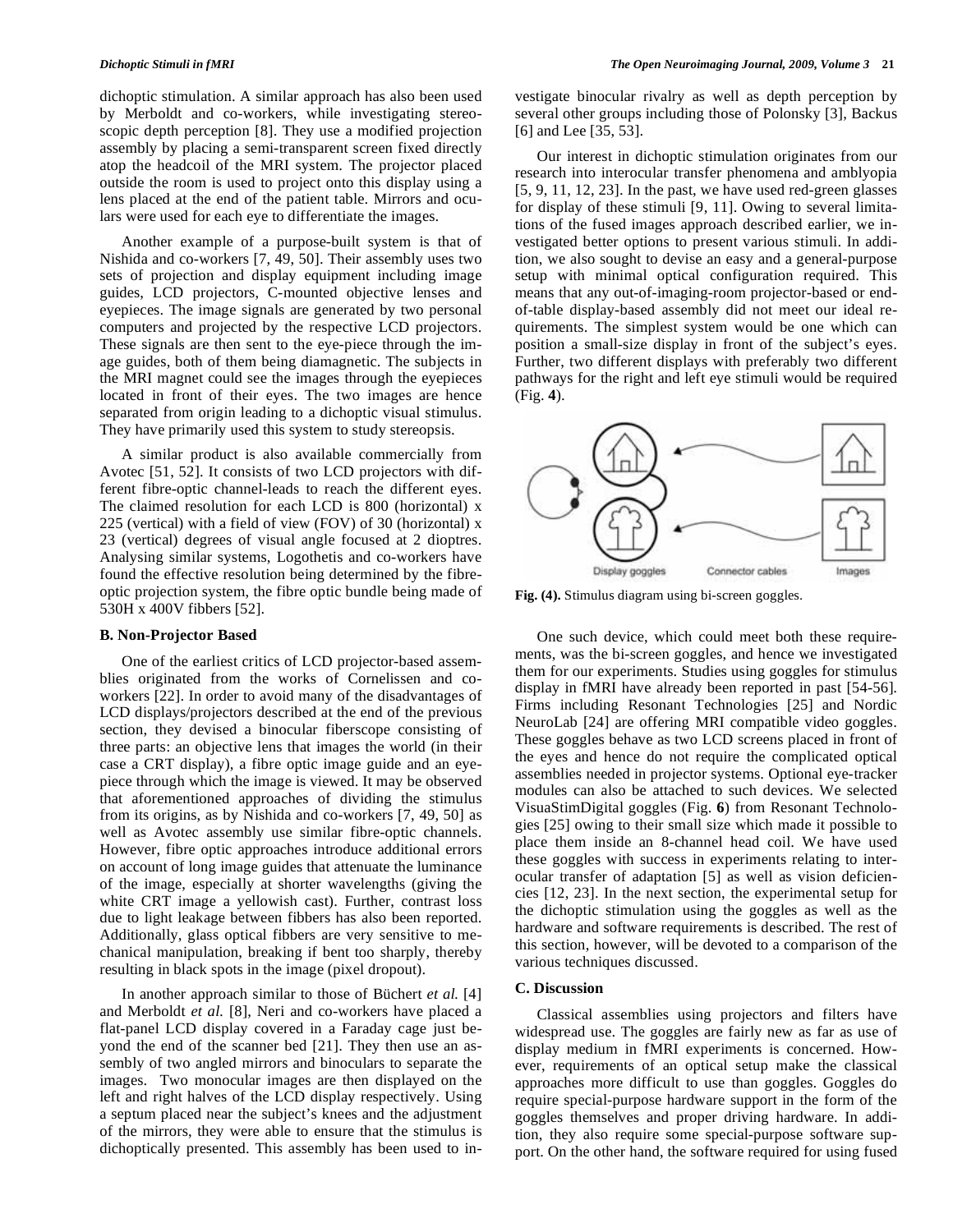images has been developed over time and is fairly mature. In addition, the goggles are currently more costly than simple optical assemblies. Nevertheless, goggles are simpler to use compared to any other system and provide feasibility for a broader spectrum of experiments than coloured glasses or polarized filters. Further, they are preferable to other nonfused approaches owing to their much simpler setup.

 A recent comparative study between goggles and projectors as display medium is worth mentioning here. Engström and co-workers have performed a visual stimulus experiment twice, once with projector-based assemblies to display the stimuli and on a subsequent run, using a video goggle placed inside the head coil to display the stimuli [57]. They report that the stimulus shown through the projector fails to excite some parts of the brain. Their study adds further support to the use of goggles, in addition to simplicity.

## **V. TWO SCREEN GOGGLES**

#### **A. Example Experiment**

 One experiment where we used these bi-screen goggles has been in investigating the interocular transfer of information in several areas of the human brain [5, 12, 23]. To test the existence of interocular transfer of adaptation, we needed to stimulate the two eyes independently; therefore a need to present the stimuli in a dichoptic manner. These stimuli, shown in Fig. (**5**), are monochromatic and are presented at moderately high temporal frequencies.



**Fig. (5).** Sketch of an interocular transfer of adaptation paradigm. In the first step one eye is adapted (left) and in the second step adaptation is tested (right) either in the same (top row) or the other eye (bottom row) (figure source Jurcoane *et al.* 2007 [12] - modified).

 However, our aim in devising the display system was to make it as general purpose as possible, which can be used in future experiments involving colour, depth perception and apparent motion. We further strived to minimize any optical assemblies and complicated setups. The optical goggles we used are shown in Fig. (**6**).

 These goggles can be used in two modes. One of the modes is used to display the same stimulus to both screens (mono) while the other can be used to separately program the two screens (stereo) leading to a dichoptic stimulus. Both displays each have a horizontal field of view of 30 degrees and a maximum resolution of 800  $\times$  600 (SVGA). Further, lenses are also provided to correct refraction errors in various



**Fig. (6).** Bi-screen goggles (VisuaStim Digital – Resonance Technologies, Northrige, USA).

subjects. It must be noted, however, that additional considerations may be needed when using these goggles in various experiments.

# **B. Hardware Requirement**

 In addition to the MRI-compatible two-screen goggles, the display system also requires a graphic card capable of driving the two screens (dual head graphic card). An alternate solution may be to use two separate graphic cards for the display. Dual head graphic cards are standard components in the market with various options of memory and resolution available. We have used a dual head Sapphire Radeon 9200SE graphic card with 128Mb memory. With different experiments, one should account for the right amount of graphic card memory required to enable display of all stimuli without any inter-frame disruptions.

 The graphics cards available in the market generally offer several options of resolutions on the output displays. However, use of these options is limited by the maximum resolution provided by the goggles systems. Most goggles systems designed for MRI-usage have the SVGA resolution of  $800\times600$  to match the resolution of LCD projectors. However, the optimum resolution required for some psychophysical experiments may be different from SVGA limits. This will require better goggles. It is worth noting that the image property in LCDs is optimized only for the native resolution and decreasing the resolution may lead to poorer image quality [58].

 While performing experiments with high frequency stimuli, one should be very cautious about the response time of the liquid crystals used in the particular display. This leads to limited refresh frequency often causing image sticking and ghosting effects on the screens [59]. The limited contrast feature of the LCD display may also be a concern for some experiments. Yet another consideration while using these devices should be the uniformity of the stimulus. A non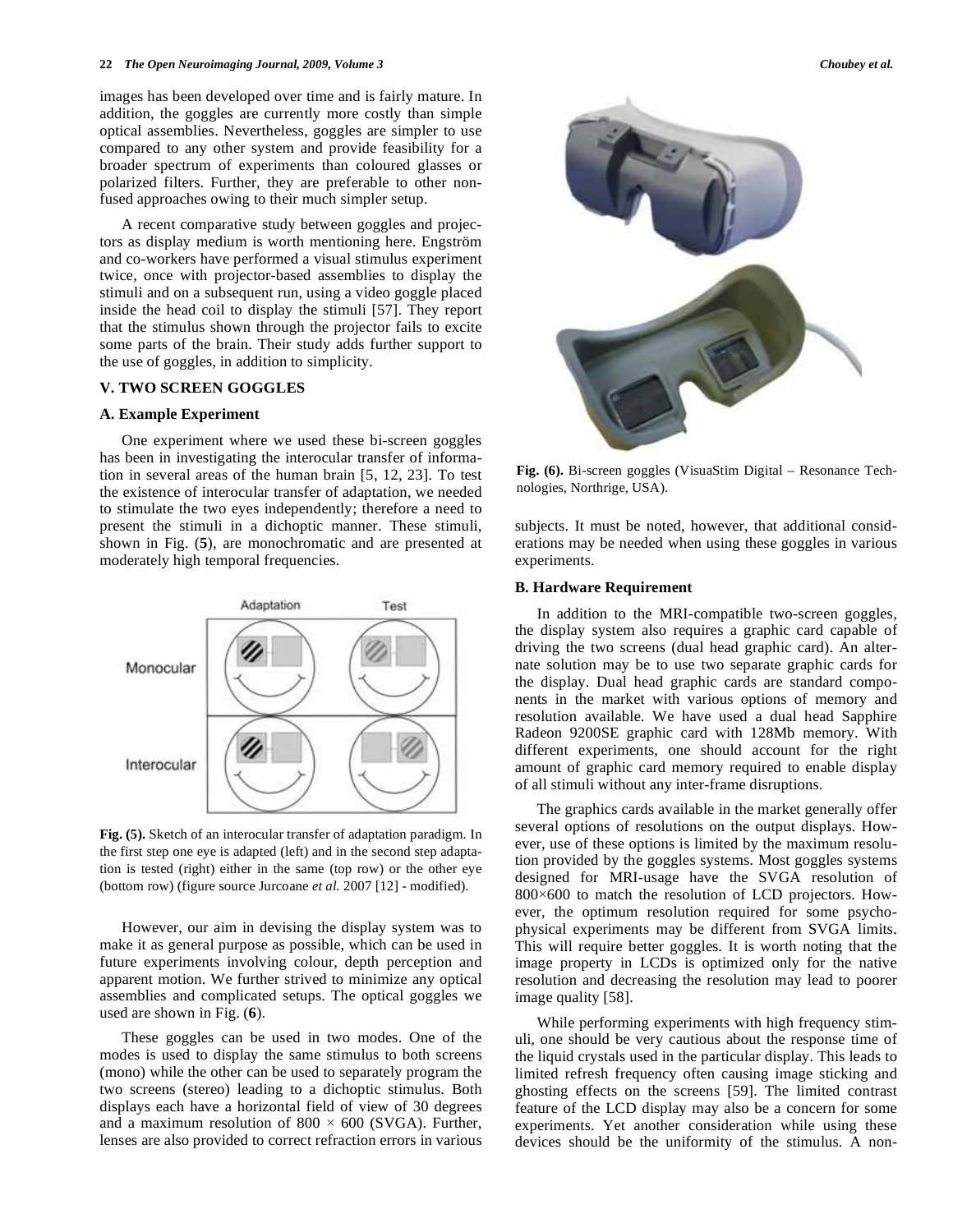uniform stimulus introduces several artefacts in functional imaging experiments as shown by Strasburger and coworkers using projectors [45, 46]. Additionally, LCD screens are prone to high non-uniformity if not designed properly [60, 61]. Hence, artefacts similar to those reported by Strasburger may affect the imaging experiments with LCD goggles. This means that the display may require correction for spatial, contrast as well as spectral non-uniformity depending on the specific stimulus used in the experiments. However, any it is possible to calibrate the goggles outside the imaging experiment and hence there is no need for any complex fibre-optic calibration setup as that of Strasburger and co-workers [45].

 We have listed some of the important technical considerations in choosing particular LCD goggles. However, the exact performance requirements will vary from experiment to experiment. The Video Electronics Standards Association (VESA) has suggested standards for commercial testing of LCD screens [62]. Test-beds for LCDs have also been designed by professional agencies [63]. Researchers may utilize these test-beds and methodology to characterize their goggles. It must be emphasized here that most of these test strategies have been designed for wide-angle viewing in varying illumination conditions. Hence, they might require improvements for testing in limited viewing angles and the fMRI experimental setups.

# **C. Software Consideration**

 The graphic card controlling the two goggles requires dedicated software for driving them. Additional software is also required to produce and display the stimuli. One strategy to design such experiments is to produce the stimulus frames with a graphics program, store them on a medium and use a different display program to access these frames and present them on the two screens. Commercial software like Presentation from Neurobehavioral Systems could be used for this purpose [64].

 For our experiments, however, we developed an in-house software named Ananas. It uses Microsoft's DirectX 8 libraries and displays the two different stimuli on different screens, each with their own timing. The program was run on a Pentium IV processor machine with Windows 98 operating system. The performance in terms of time resolution, however, was found to be better on a machine running WindowsXP operating system.

 The stimulus consisted of gratings of various kinds. These gratings were created internally by the program and were stored in an array of frames. Since the number of gratings required was limited in this experiment, they could be stored in the graphic card memory. If, however, the number of stimuli is high, one may have to use the system memory and use a prefetching technique to obtain optimal time requirement. In conditions where the required time resolution is even more demanding, real time operating systems may be preferred. From the requirements of these experiments, a grating was shown to either eye, while the other viewed the background screen. A central attention control task was presented identically on the two screens. The stimulus and the background screen were both stored as different frames in the graphic memory. Further, since simple gratings were used, they were generated at the beginning of the program

from an input text file describing the conditions. The detailed documentation and the source code of this generate and display software are available freely from www.robots.ox.ac.uk/~bhaskar/fmri/ [65].

### **VI. CONCLUSION**

 Dichoptic stimuli are an important tool in understanding the visual as well as some other brain functions. Traditionally, these have been generated using spectral or polarization filters and fused images displayed on one screen. This approach has been extended to functional MRI experiments with considerable ease. However, use of fused images and the optical assembly limits the usability of these approaches. Hence special purpose assemblies which do not fuse images have been devised. Despite some improvement, these assemblies still suffer from need of optical alignment and special purpose hardware. We have used general purpose biscreen video goggles, removing most of the drawbacks of other systems. We believe that the goggle based setup has the least inconveniences of all devices for visual dichoptic stimulation. It can be used for both binocular as well as dichoptic stimulation without any other optical assembly. Further, the stimuli types that can be presented using this setup are virtually infinite. Owing to ease of use and wide range of applications such goggle based devices have the potential of becoming the principal medium of visual stimulus presentation in future fMRI research. There are few concerning issues, however, which should be considered before employing these in experiments and hence further development and improvement is strongly encouraged. This includes development of standard calibration methods for such devices and improved display resolution.

# **DECLARATION**

 The authors have no commercial interest in the work presented in this paper and are not associated with any of the firms producing bi-screen goggles. The software from the authors for goggles is free and open-source; however, it comes with no warranty or support.

# **ACKNOWLEDGEMENTS**

 This work was supported by grants from the Deutsche Forschungsgemeinschaft to Ruxandra Sireteanu (Si 344/17- 1, 2, 3). Author Bhaskar Choubey was supported by a Scatcherd fellowship from the University of Oxford.

# **REFERENCES**

- [1] Lumer ED, Friston KJ, Rees G. Neural correlates of perceptual rivalry in the human brain. Science 1998; 280(5371): 1930-4.
- [2] Tong F, Nakayama K, Vaughan JT, Kanwisher N. Binocular rivalry and visual awareness in human extrastriate cortex. Neuron 1998; 21(4): 753-9.
- [3] Polonsky A, Blake R, Braun J, Heeger DJ. Neuronal activity in human primary visual cortex correlates with perception during binocular rivalry. Nat Neurosci 2000; 3(11): 1153-9.
- [4] Büchert M, Greenlee MW, Rutschmann RM, Kraemer FM, Luo F, Hennig J. Functional magnetic resonance imaging evidence for binocular interactions inhuman visual cortex. Exp Brain Res 2002; 145(3): 334-9.
- [5] Muckli L, Jurcoane A, Choubey B, Kohler A, Singer W, Sireteanu R. Interocular transfer of orientation specific fMRI adaptation, 12th Annual Meeting of the Organization for Human Brain Mapping 2006. NeuroImage 2006; 31(Suppl 1): 134.
- [6] Backus BT, Fleet DJ, Parker AJ, Heeger DJ. Human cortical activity correlates with stereoscopic depth perception. J Neurophysiol 2001; 86(4): 2054-68.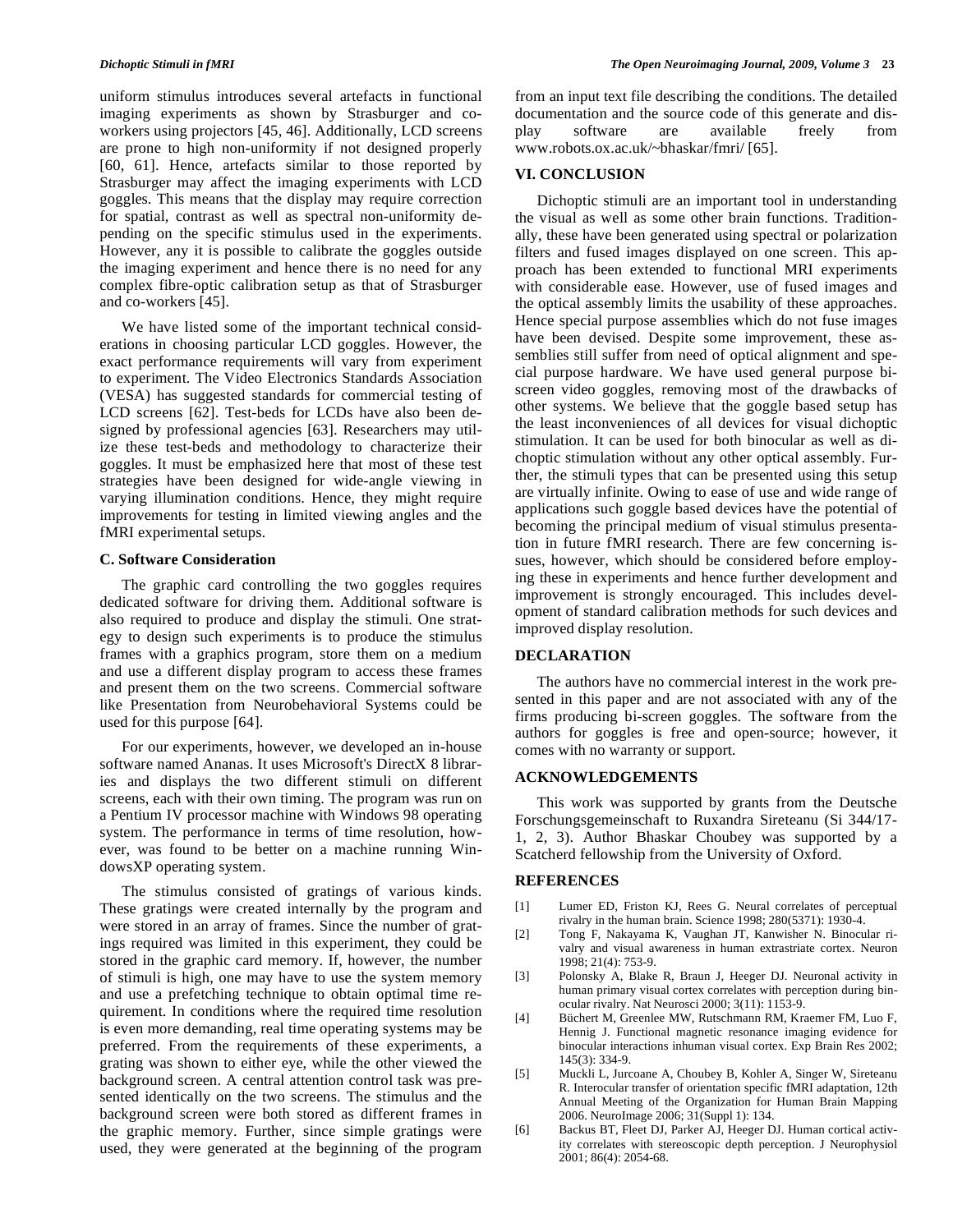- [7] Nishida Y, Hayashi O, Iwami T, *et al.* Stereopsis-processing regions in the human parieto-occipital cortex. Neuroreport 2001; 12(10): 2259-63.
- [8] Merboldt KD, Baudewig J, Treue S, Frahm J. Functional MRI of self-controlled stereoscopic depth perception. Neuroreport 2002; 13(14): 1721-5.
- [9] Sireteanu R, Tonhausen N, Muckli L, Lanfermann H, Zanella F, Singer W. Cortical site of the amblyopic deficit in strabismic and anisometropic subjects, investigated with fMRI. Investig Ophthalmol Visual Sci 1998; 39: 909.
- [10] Liu GT, Miki A, Goldsmith Z, et al. Eye dominance in the visual cortex using functional MRI at 1.5 T: an alternative method. J Am Assoc Pediatr Ophthalmol Strabismus 2002; 6(1): 40-8.
- [11] Muckli L, Kiess S, Tonhausen N, Singer W, Goebel R, Sireteanu R. Cerebral correlates of impaired grating perception in individual, psychophysically assessed human amblyopes. Vision Res 2006; 46(4): 506-26.
- [12] Jurcoane A, Choubey B, Muckli L, Sireteanu R. A pilot study for investigating cortical binocularity in humans using fMRI adaptation. Strabismus 2007; 15(1): 33-7.
- [13] Wade N. A Natural History of Vision. MIT Press, Cambridge, Massachusetts 1998.
- [14] Tsao DY, Vanduffel W, Sasaki Y, *et al.* Stereopsis activates V3A and caudal intraparietal areas in macaques and humans. Neuron 2003; 39(3): 555-68.
- [15] Tyler CW, Likova LT, Kontsevich LL, Wade AR. The specificity of cortical region KO to depth structure. Neuroimage 2006; 30(1): 228-38.
- [16] Moutoussis K, Keliris G, Kourtzi Z, Logothetis N. A binocular rivalry study of motion perception in the human brain. Vision Res 2005; 45(17): 2231-43.
- [17] Haynes JD, Rees G. Predicting the stream of consciousness from activity in human visual cortex. Curr Biol 2005; 15(14): 1301-7.
- [18] Miki A, Liu GT, Goldsmith ZG, Liu CSJ, Haselgrove JC. Decreased activation of the lateral geniculate nucleus in a patient with anisometropic amblyopia demonstrated by functional magnetic resonance imaging. Ophthalmologica 2003; 217(5): 365-9.
- [19] Gilaie-Dotan S, Ullman S, Kushnir T, Malach R. Shape-selective stereo processing in human object-related visual areas. Hum Brain Mapp 2002; 15(2): 67-79.
- [20] Williams MA, Morris AP, McGlone F, Abbott DF, Mattingley JB. Amygdala responses to fearful and happy facial expressions under conditions of binocular suppression. J Neurosci 2004; 24(12): 2898-904.
- [21] Neri P, Bridge H, Heeger DJ. Stereoscopic processing of absolute and relative disparity in human visual cortex. J Neurophysiol 2004; 92: 1880-91.
- [22] Cornelissen FW, Pelli DG, Farell B, Huckins SC, Szeverenyi NM. A binocular fiberscope for presenting visual stimuli during fMRI. Spat Vis 1997; 11(1): 75-81.
- [23] Jurcoane A, Muckli L, Choubey B, Sireteanu R. Cortical binocularity in human stereoblindness: A study with functional magnetic resonance imaging. Perception 2006; 35: ECVP Abstract (Suppl).
- [24] NordicNeuroLab. Presenting Visual stimulus in fMRI. Bergen, Norway. http://www.nordicneurolab.com/
- [25] Resonance Technologies. VisuaStimDigital for fMRI Resonance Technologies, Northrige, USA. http://www.mrivideo.com
- [26] Schmitz B, Käsmann-Kellner B, Schäfer T, *et al.* Monocular visual activation patterns in albinism as revealed by functional magnetic resonance imaging. Hum Brain Mapp 2004; 23(1): 40-52.
- [27] Brouwer G, van Ee R, Schwarzbach J. Activation in visual cortex correlates with the awareness of stereoscopic depth. J Neurosci 2005; 25(45): 10403-13.
- [28] Fang F, He S. Cortical responses to invisible objects in the human dorsal and ventral pathways. Nat Neurosci 2005; 8(8): 1380-5.
- [29] Wunderlich K, Schneider KA, Kastner S. Neuralcorrelates of binocular rivalry in the human lateral geniculate nucleus. Nat Neurosci 2005; 8(11): 1595-602.
- [30] Negawa T, Mizuno S, Hahashi T, *et al.* M pathway and areas 44 and 45 are involved in stereoscopic recognition based on binocular disparity. Jpn J Physiol 2002; 52(2): 191-8.
- [31] Pasley BN, Mayes LC, Schultz RT. Subcortical discrimination of unperceived objects during binocular rivalry. Neuron 2004; 42(1): 163-72.
- [32] Haynes JD, Deichmann R, Rees G. Eye-specific effects of binocular rivalry in the human lateral geniculate nucleus. Nature 2005; 438: 496-9.
- [33] Naganuma T, Nose I, Inoue K, Takemoto A, Katsuyama N, Taira M. Information processing of geometrical features of a surface based on binocular disparity cues: an fMRI study. Neurosci Res 2005; 51(2): 147-55.
- [34] Tong F, Engel SA. Interocular rivalry revealed in the human cortical blind-spot representation. Nature 2001; 411: 195-9.
- [35] Lee SH, Blake R. V1 activity is reduced during binocular rivalry. J Vis 2002; 2(9): 618-26.
- [36] Moutoussis K, Zeki S. The relationship between cortical activation and perception investigated with invisible stimuli. Proc Natl Acad Sci USA 2002; 99(14): 9527-32.
- [37] Meng M, Remus DA, Tong F. Filling-in of visual phantoms in the human brain. Nat Neurosci 2005; 8(9): 1248-54.
- [38] Gulyás B, Roland PE. Binocular disparity discrimination in human cerebral cortex: functional anatomy by positron emission tomography. Proc Natl Acad Sci USA 1994; 91(4): 1239-43.
- [39] Rutschmann RM, Schrauf M, Greenlee MW. Brain activation during dichoptic presentation of optic flow stimuli. Exp Brain Res 2000; 134(4): 533-7.
- [40] Rutschmann RM, Greenlee MW. BOLD response in dorsal areas varies with relative disparity level. Neuroreport 2004; 15(4): 615-9.
- [41] Rutschmann RM, Büchert M, Hennig J, Greenlee MW. Binocular interactions in human visual cortex: evidence from fMRI. Perception 2002; 31: ECVP (Abstract Suppl).
- [42] Taira M, Tsutsui KI, Jiang M, Yara K, Sakata H. Parietal neurons represent surface orientation from the gradient of binocular disparity. J Neurophysiol 2000; 83(5): 3140-6.
- [43] Kwak Y, MacDonald L. Characterisation of a desktop LCD projector. Displays 2000; 21(5): 179-94.
- [44] Majumder A, Stevens R. Color nonuniformity in projection-based displays: Analysis and solutions. IEEE Trans Vis Comput Graph 2004; 10(2): 177-88.
- [45] Strasburger H, Wüstenberg T, Jäncke L. Calibrated LCD/TFT stimulus presentation for visual psychophysics in fMRI. J Neurosci Methods 2002; 121(1): 103-10.
- [46] Strasburger H, Wüstenberg T. Calibrated LCD stimulus presentation for visual psychophysics in fMRI. In  $6<sup>th</sup>$  Annual Meeting of the Vision Sciences Society 2006.
- [47] Wiens S, Fransson P, Dietrich T, Lohmann P, Ingvar M, Ohman A. Keeping it short: a comparison of methods for brief picture presentation. Psychol Sci 2004; 15(4): 282-5.
- [48] Wiens S, Ohman A. Visual masking in magnetic resonance imaging. Neuroimage 2005; 27(2): 465-7.
- [49] Iwami T, Nishida Y, Hayashi O, *et al*. Common neural processing regions for dynamic and static stereopsis in human parieto-occipital cortices. Neurosci Lett 2002; 327(1): 29-32.
- [50] Nishida Y, Hayashi O, Iwami T, Kimura M, Kani K, Ito R. Development of a new binocular visual stimulation device using image guides for functional mri. Neuro Ophthalmol 2000; 24(2): 343-8.
- [51] Fibre Optic Visual System, Avotec, Florida, USA.
- http://www.avotec.org
- [52] Logothetis NK, Sheinberg DL. Visual object recognition. Annu Rev Neurosci 1996; 19: 577-21.
- [53] Lee S, Blake R, Heeger DJ. Traveling waves of activity in primary visual cortex during binocular rivalry. Nat Neurosci 2004; 8: 22-3.
- [54] Hamann S, Herman RA, Nolan CL, Wallen K. Men and women differ in amygdala response to visual sexual stimuli. Nat Neurosci 2004; 7(4): 411-6.
- [55] Gardner JL, Sun P, Waggoner RA, Ueno K, Tanaka K, Cheng K. Contrast adaptation and representation in human early visual cortex. Neuron 2005; 47(4): 607-20.
- [56] James TW, Gauthier I. Repetition-induced changes in bold response reflect accumulation of neural activity. Hum Brain Mapp 2005; 27(1): 37-46.
- [57] Engström M, Ragnehed M, Lundberg P. Projection screen or video goggles as stimulus modality in functional magnetic resonance imaging. Magn Reson Imaging 2005; 23(5): 695-9.
- [58] Cushman W. Comparison of CRT vs. LCD monitors for desktop Computers, ErgoSense Issue 13, The Ergonomics Consortium, Milwaukee, WI, USA. http://www.details-worktools.com/media/ scms/ISSUE-13.pdf